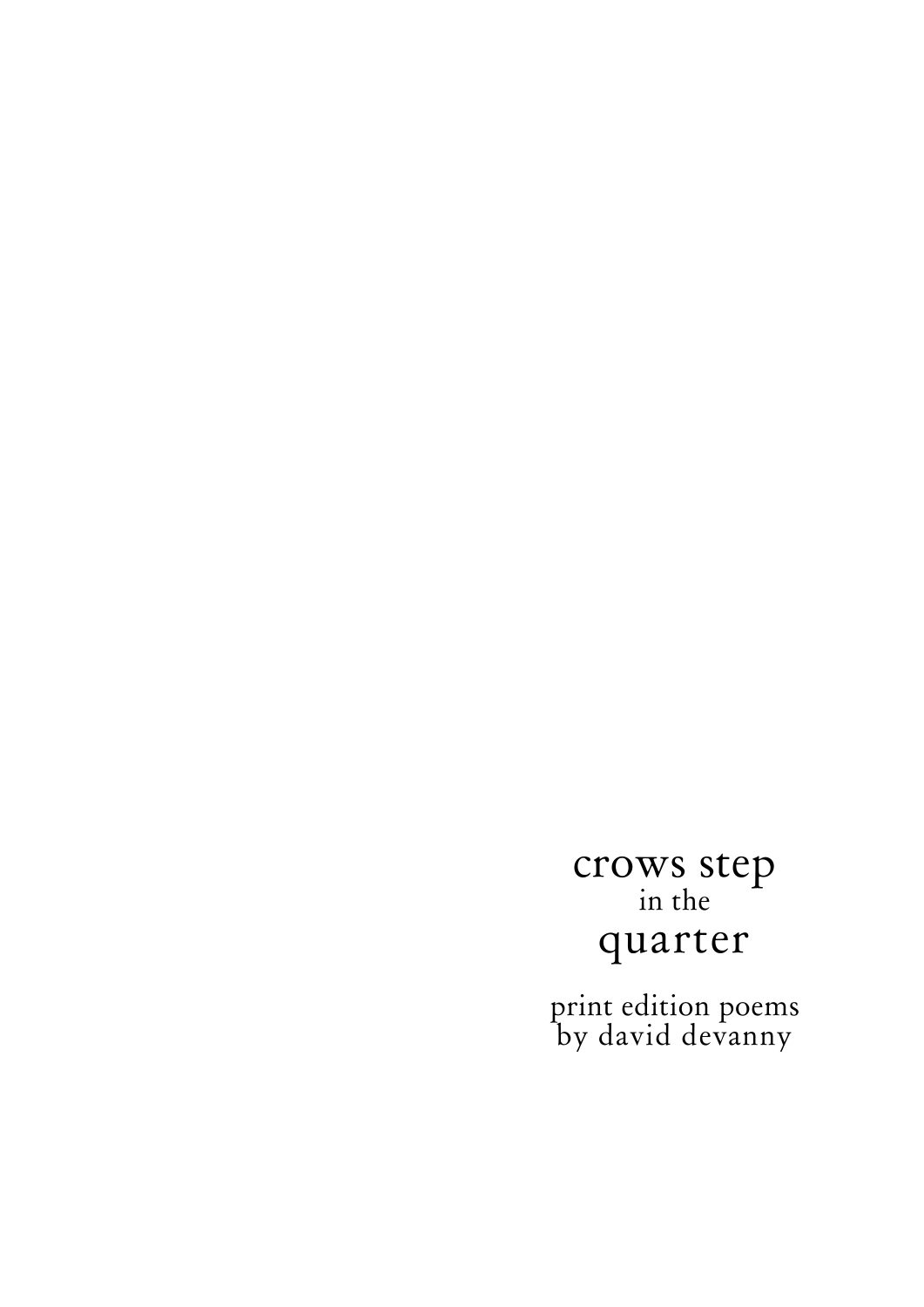# nmw6986

it is an asthmatic gasp when bent across two bicycles and cranetwisted neck extending my lips toward the gap i suck hungrily on fresh air

the windows here rise above the city outside and beyond: something indeterminable drags you up

and cold wind riding past the sill makes the smoke escape the same way

the building has lost some of its cathedral charm since they divvied it up with partition walls extra ceilings

the rafters are boxed in

but like a cathedral still the many foul things spring there

spewing from under their slimy edge guttered out below the parapet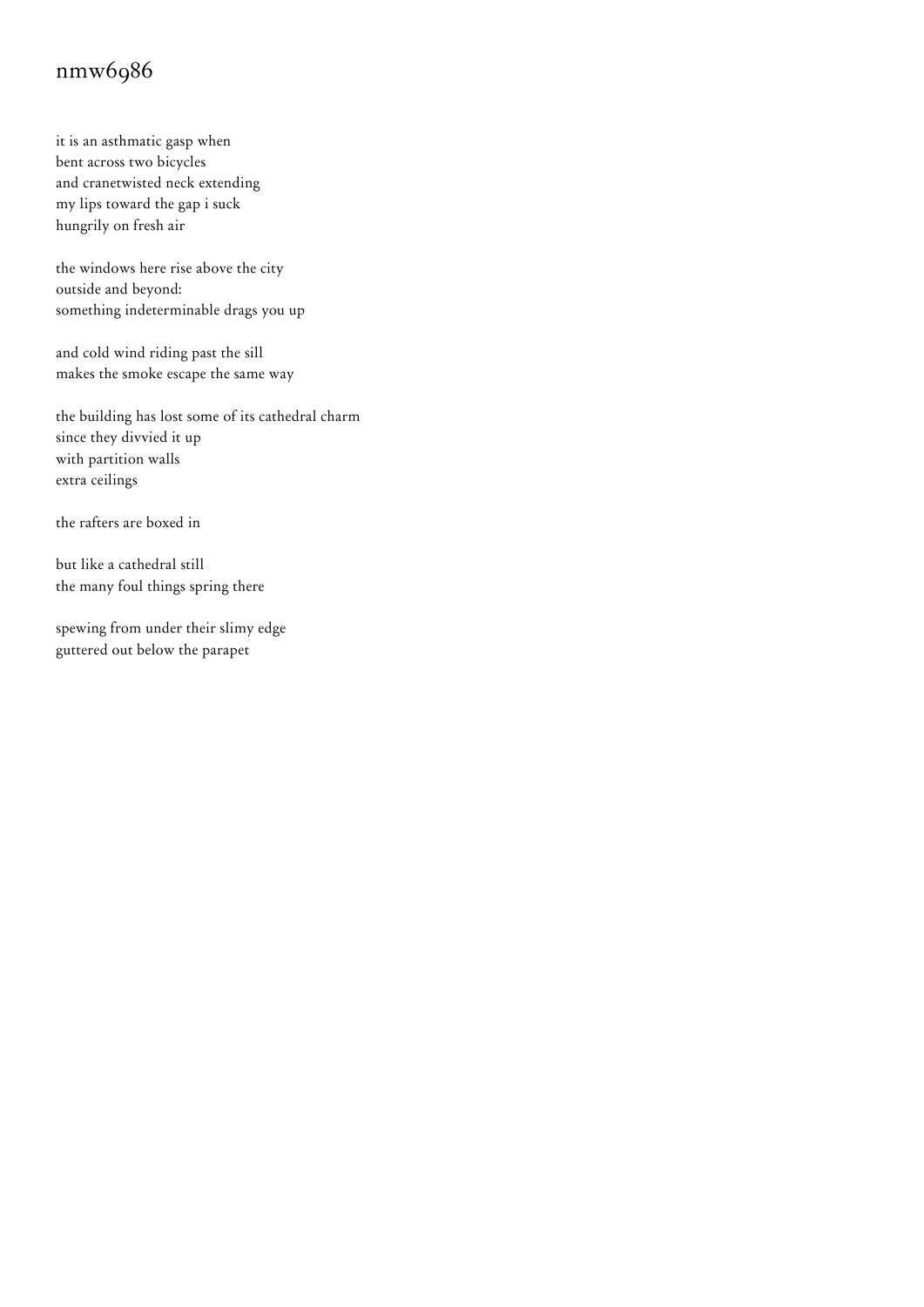#### nna5907

i.

let us name him oberon

(the man who did not want to be named)

he had (after all) spent the night in envious pursuit of – or rather fawning for the boy in the red checked shirt who had been hitting on his girlfriend

and not humbled by the delicate ease with which she teased redshirt – twisting his body about hers on the dancefloor – he popped another whitey

but in the end neither of them went home with him and rather were in the usual confusion sicked out of the rave into the morning

walking – also as usual – in the graveyard while she soothed his ego – turned him on – and waited an hour for the bar at the queen's to open

ii.

DOZENS of police officers carried out the raid at 11.30am yesterday morning

officers were seen to burst in to the queen's hotel on charles street and a number of people were arrested

the man who did not want to be named said

they were shouting at us but i couldn't tell what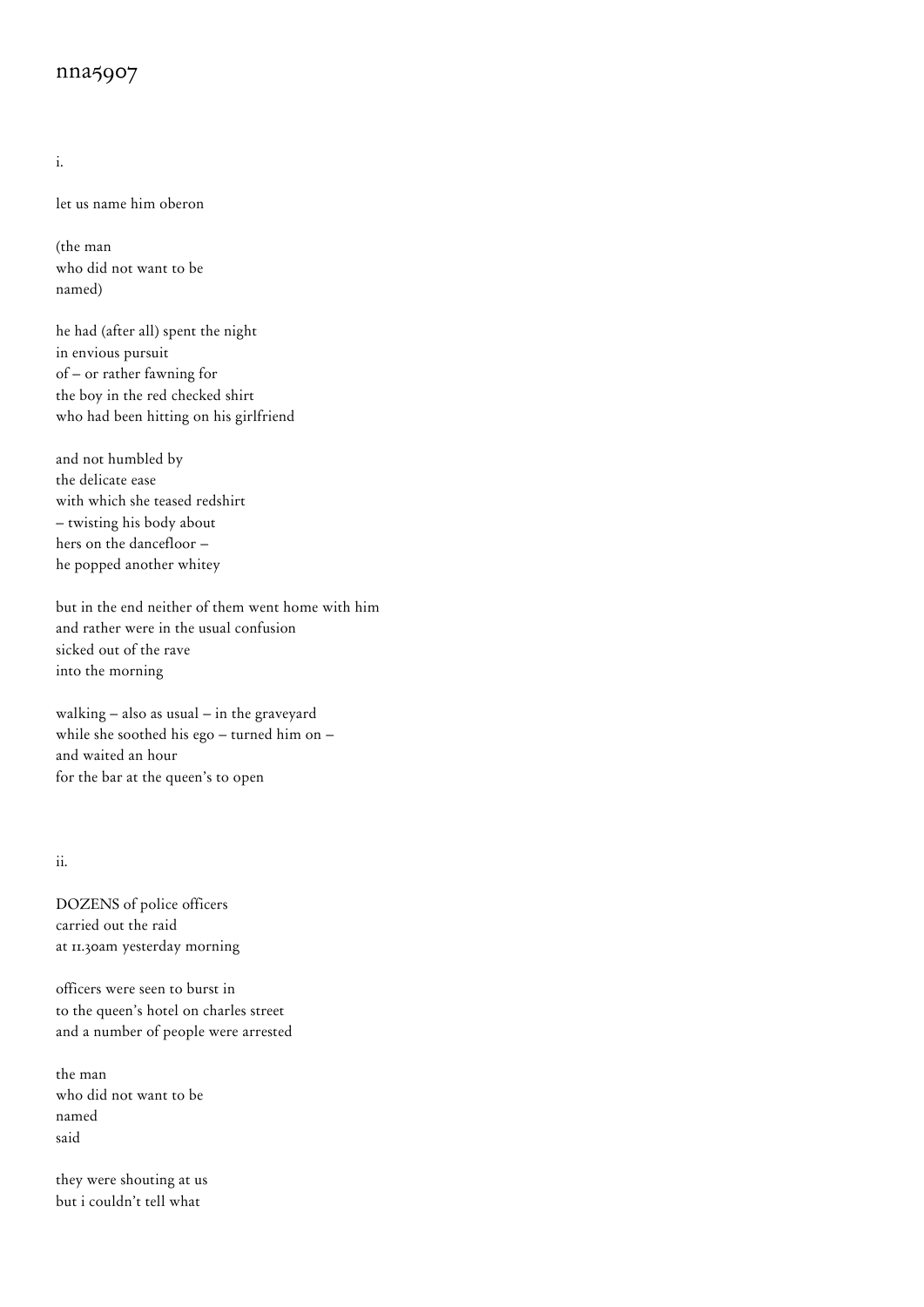they pushed my face down onto the table – went through my stuff

and then they left quickly taking many people with them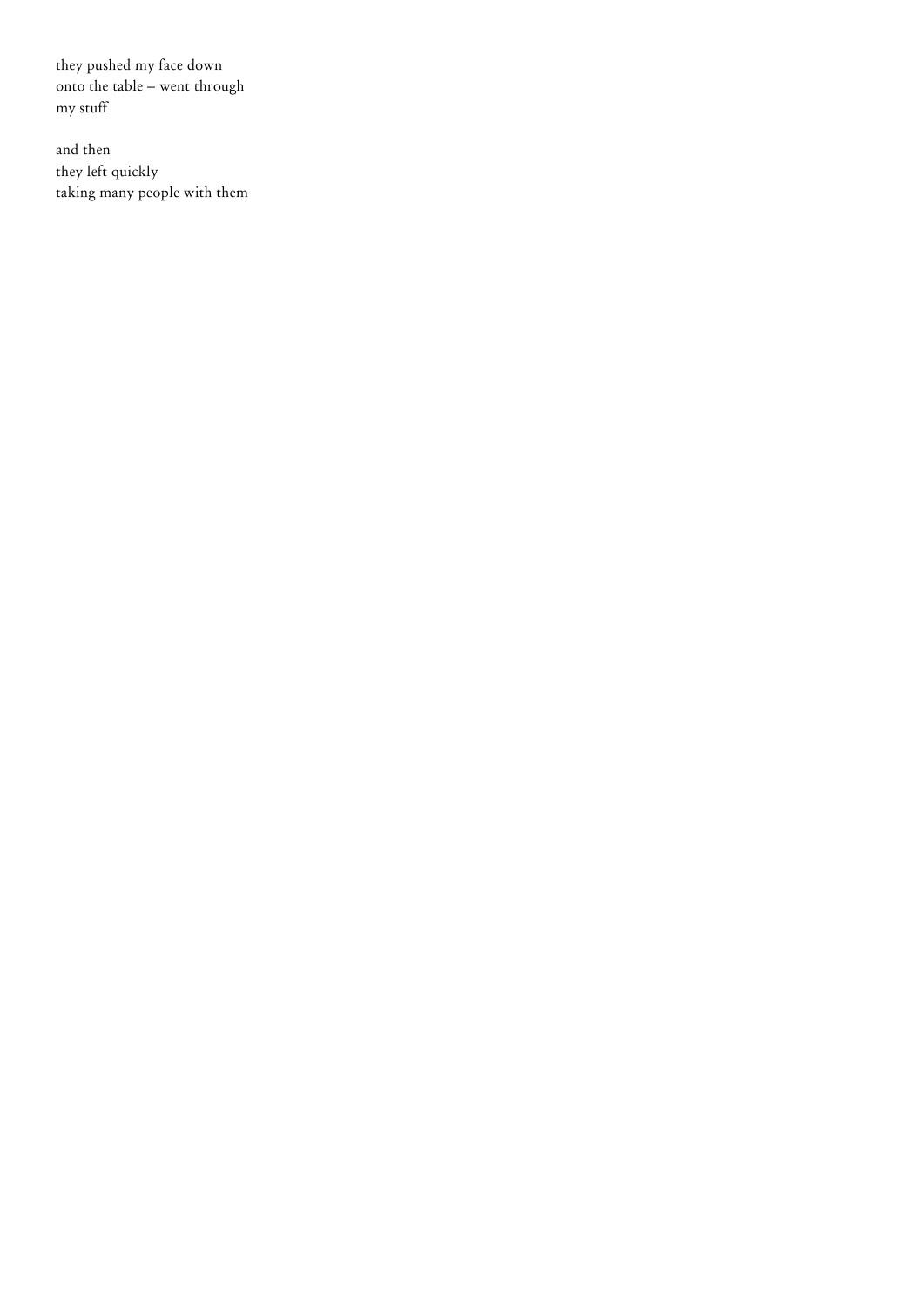### nmr<sub>1671</sub>

proem

 it was built with – suave and brutal optimism said the critics, who always have something to say and serves as iconic elijah prophet & herald to [some form of] regeneration

75

 my husband and i used to keep the teapot said mrs duckworth of oadby – head house keeper at the magnum hotel i wouldn't like to stay in a modern hotel even though i love working in one

#### 79

 the centre hotel has been ordered to pay £500 to two west indian men the new management lasted only as long as the previous [thank god!] following prosecution on a charge of racial discrimination against the two leicester residents

#### 82

 & 2 girls have made the final for the title miss centre hotels writes a journalist in the mercury – a feature no less [!] & now the buxom barmaid is judged to be a thing of the past – chic & feisty has arrived

#### 89

 anger – as lights go out on big fight and where now is that optimism? the penguin's a long slide off sophistication flickering into the long winter 500 people bought £9 tickets to watch the bruno – tyson fight [before the power was cut]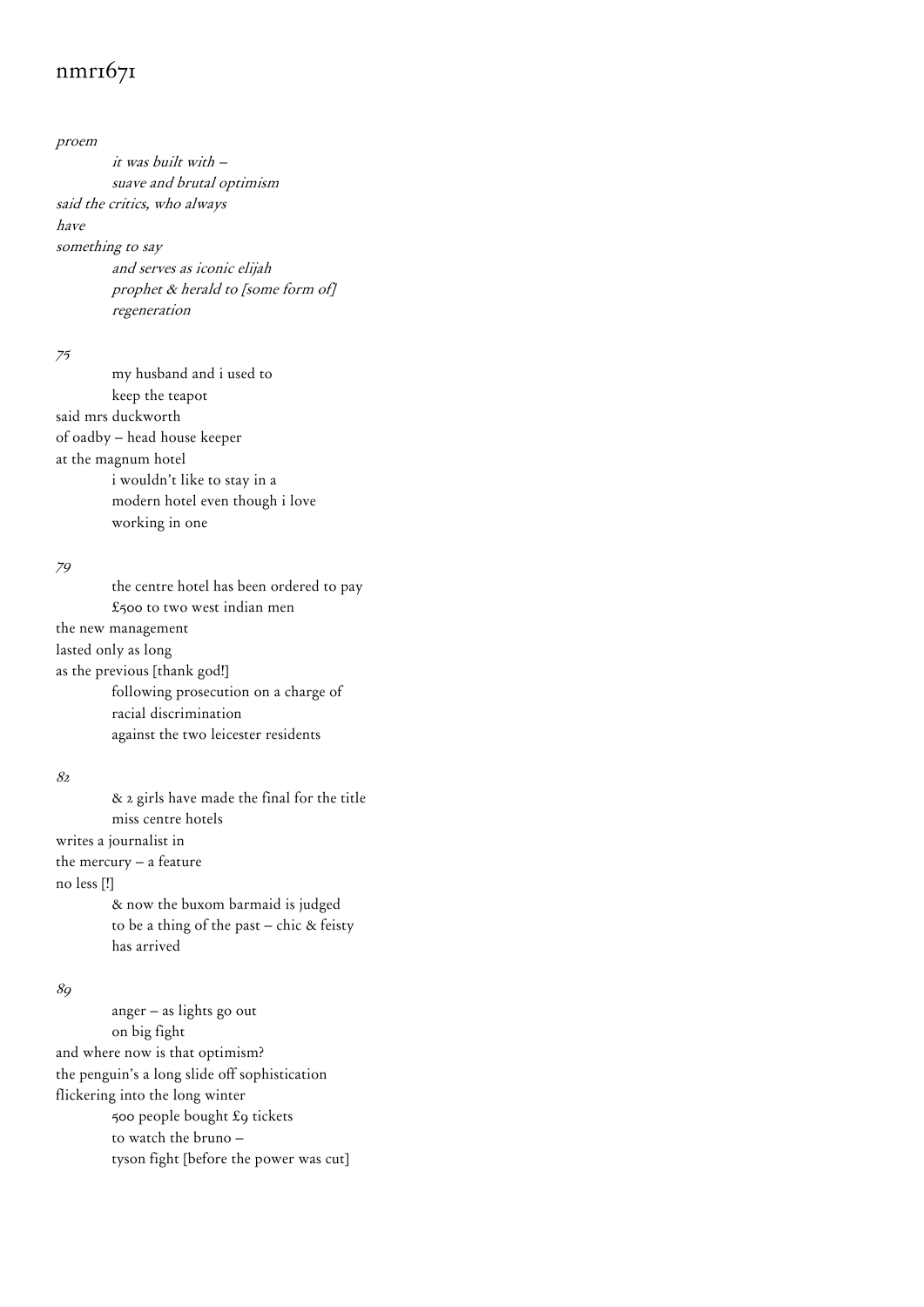disappointing just disappointing is the typical verdict of guests – as reported in the mercury [no last lurch for iconic elijah herald inauspicious to regeneration]

91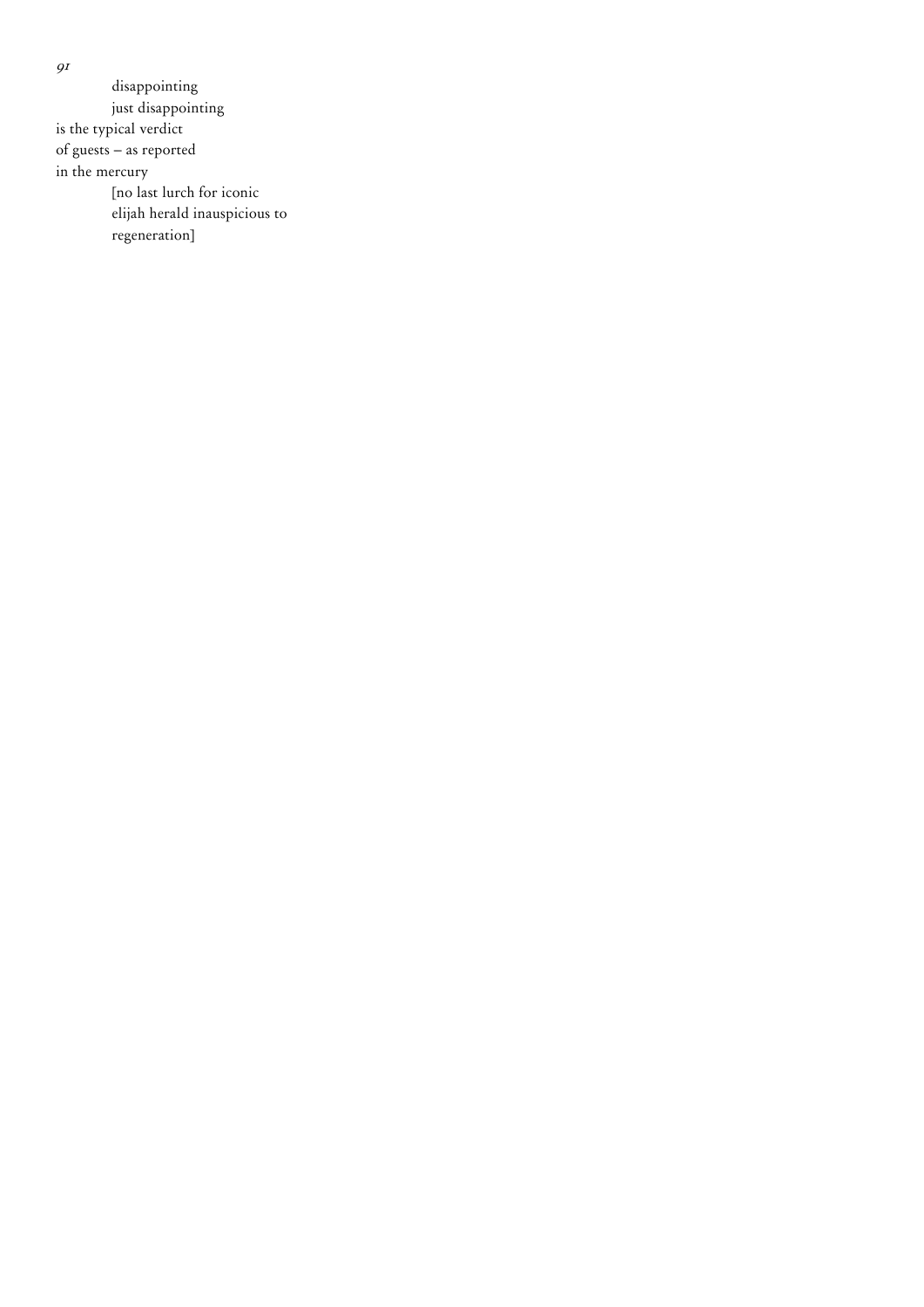# nnb0779

it is imperative that i remain

anonymous – unrecognised – without reputation

so that i may continue to come and go freely

i am getting rather old for breaking and entering;

i do a good 'old lady' and do it sweetly

'my husband used to work here and i miss him dearly

it would mean ever so much to me to see it one more time'

so if you use my work again leave out my face and name

i say this sternly – a final warning my privacy is mine